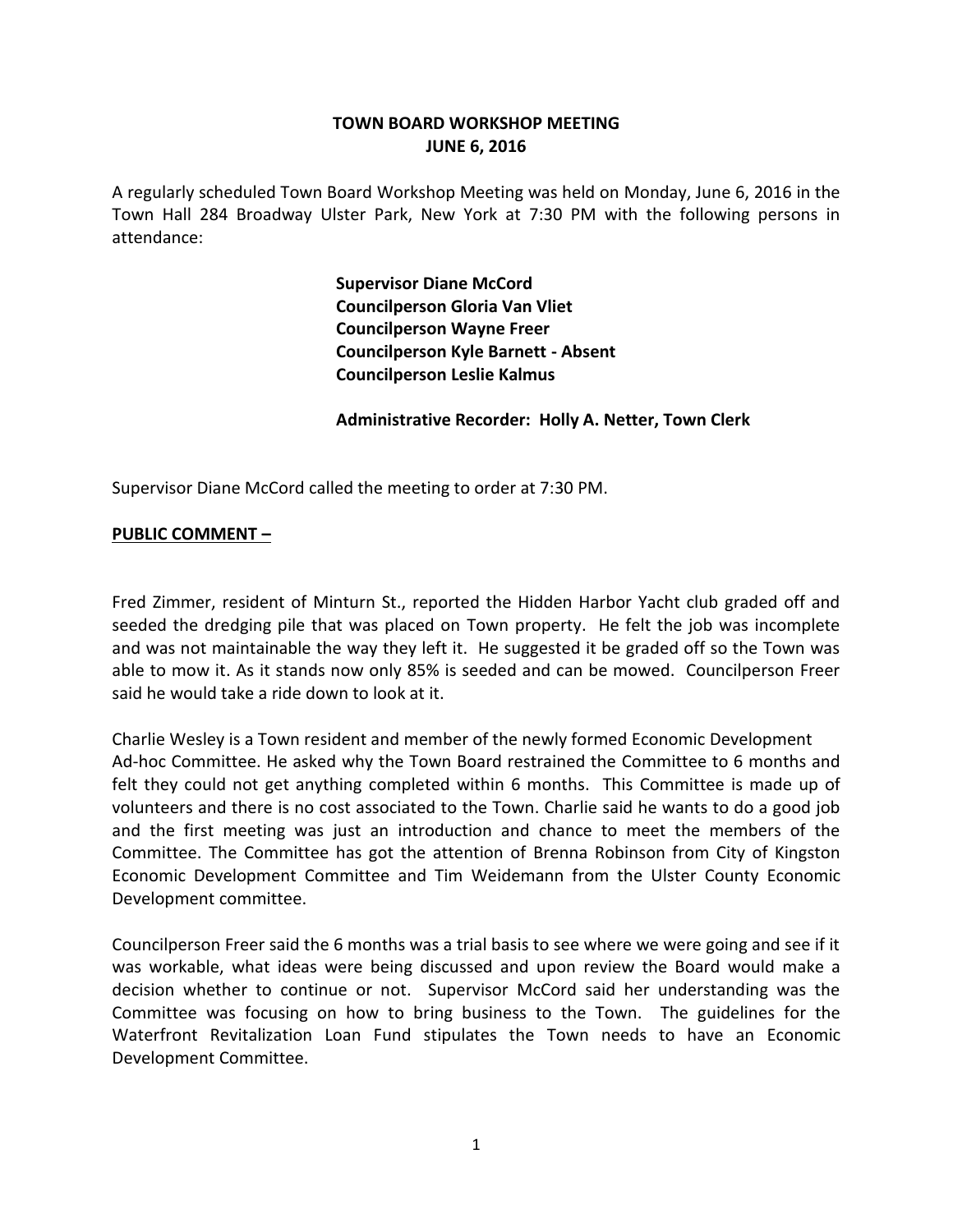Councilperson Les Kalmus suggested the Committee come to the Board after 4 or 5 months to review the ideas they have come up with. This Committee has business members from various areas of the Town: Connelly, West Park, Sleightsburgh, Ulster Park, Rifton.

## **DISCUSSION ON DEVELOPMENT OF OUR COMPREHENSIVE MASTER PLAN**

Supervisor McCord and Councilperson Les Kalmus have spent a lot of time working on an RFP for a new comprehensive plan based on examples from New Paltz and the Town of Batavia. The RFP for the comprehensive plan was discussed. There was a difference of opinion on how detailed the RFP needed to be. A suggestion of forming a group from all areas of the Town was made. Myles Putman will be asked to be the advisor and a 5 person Board comprised of 1 member from each of the following boards: Planning, Environment, Waterfront, Councilperson & Zoning. A resolution to start the group will need to be passed.

## **LENNY LIBERTA- TRANSFER STATION UPDATE**

Lenny gave an update of the Transfer Station. He is trying to educate the people on recycling and that the life of the Transfer Station is in their hands. He said we need to generate income from what people are already throwing away and at the same time save a few dollars. He would like to have a grand opening in the future to invite people in to take a look around and see the improvements. Tarps are needed to cover the containers. The Town Board approved the purchase of two 12' x 24' tarps, s rings and bungee cords.

The company that removed the used motor oil free of charge is now charging \$240 to pick up the waste oil. Lenny was able to find a company to take it for \$65 out of Pennsylvania. Bags for recycling were no good and Dutchess Beverage has 100 bags for \$25; the Board said they would reimburse Lenny. Brian is being sent to school to be SDS certified, Safety Data Sheet. C.T. Male came to inspect the sight, went perfectly. Mike LaManna had dropped off the bill in the amount of \$160 for coupon books. Lenny paid by check. Board had agreed to reimburse him for this order that was placed by Dankelmann. The kennel is the last eye sore. The Board agreed he could take it down and scrap the metal. Mike Cafaldo is not using the metal building but we may have to put up a pole for the meter.

## **RECREATION BUILDING - MOLD**

Supervisor McCord said there is mold in the recreation building. Councilperson Freer said it has been there for 20 years, it is used for storage and there should be no one in it; there are no offices. The exterior sketch plan for the new recreation building was submitted as well as updated price lists from Lowes. Originally at the Budget meeting 3 options were given. One for a Brads Barn, a Metal building and a price list from Lowes for the lumber to stick build the garage. Councilperson Freer and Van Vliet said they were looking for 3 quotes for each of the items electric, doors, masonry etc. A floor plan is needed and there are many questions. It is subject to a permissive referendum. An option to draw up a RFP sending the entire building out to bid with a completion of 60-90 days may be quicker and easier. The Town could also go out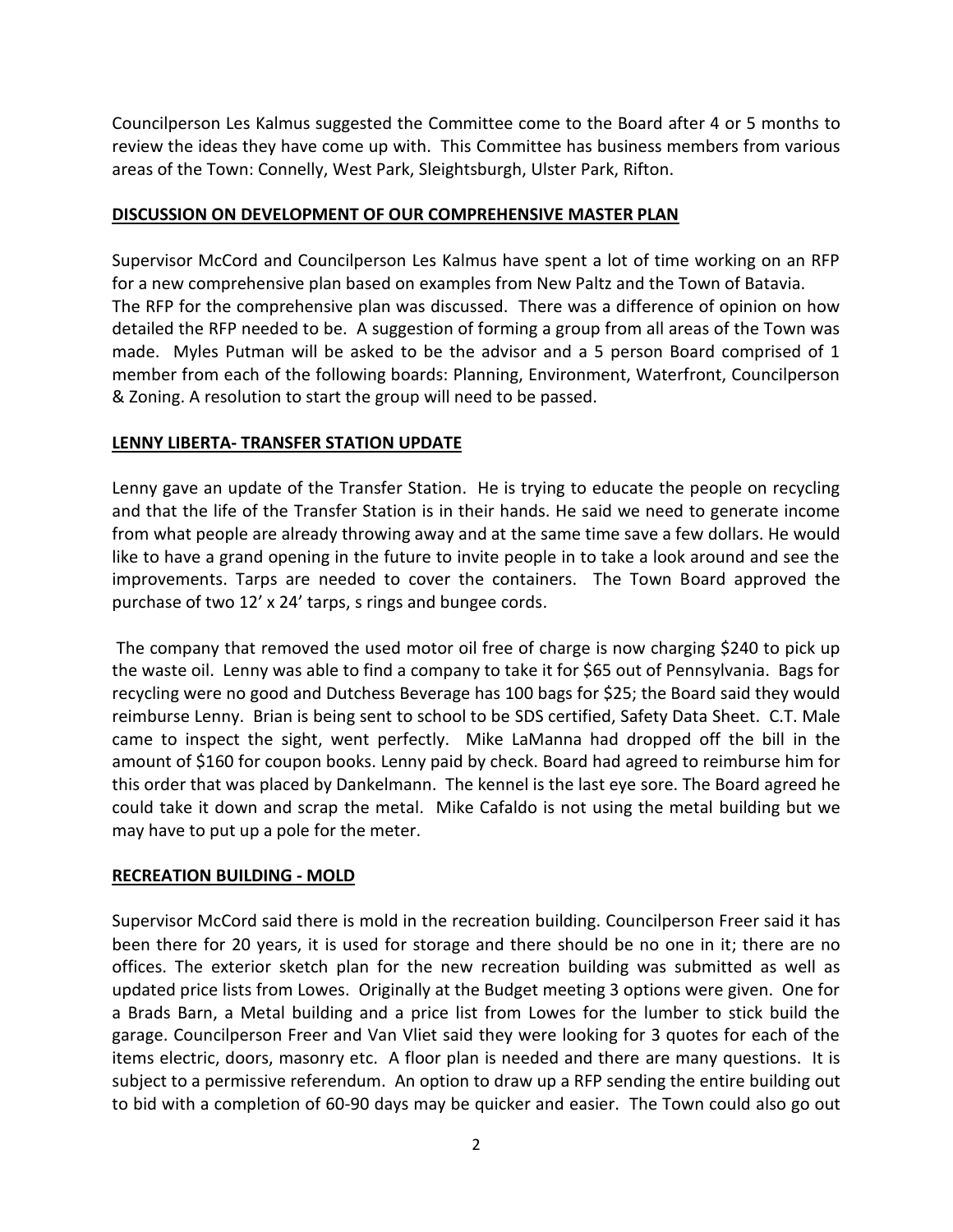to bid for just the shell of the building. Tim Keefe will be asked to help Dan put together a package. Executive summary showing how much electric masonry, shell is separately; underneath that should be 3 bids for each of those items. Councilperson Freer said they are not going to use mold to push this beyond this point without the necessary documentation for the building. If needed, they will ask the Highway Department if there is room to store the equipment there if the building is inhabitable.

# **TOWN OF ESOPUS PORT EWEN WATER AND SEWER BOARD APPOINTMENT RESOLUTION**

**BE IT RESOLVED**, by the Town Board of the Town of Esopus, in the County of Ulster, State of New York, as Follows,

**WHEREAS**, there is a vacancy on the Port Ewen Water & Sewer Board,

**THEREFORE, BE IT RESOLVED**, that the Town of Esopus Town Board appoints Marc Phelps to the Port Ewen Water & Sewer Board to fulfill the Term to expire 12/31/2017.

**Resolution offered by: Supervisor Diane McCord Seconded by: Councilperson Les Kalmus**

> **Councilperson Wayne Freer AYE Councilperson Gloria VanVliet Abstain -** she had suggested other candidate **Councilperson Kyle W. Barnett ABSENT Councilperson Leslie Kalmus AYE Supervisor Diane L. McCord AYE**

**VOTE CARRIED 3 AYE 1 ABSTAIN 1 ABSENT** 

## **UNSAFE STRUCTURE DEMOLITION – 124 CANAL ST. PORT EWEN**

The dwelling located at 124 Canal Street Port Ewen has been declared unsafe and dangerous to the public. Property owners were notified pursuant to the Law to remove the structure. There will be a hearing on June 22, 2016 at 7:30 PM at the Town of Esopus Town Hall.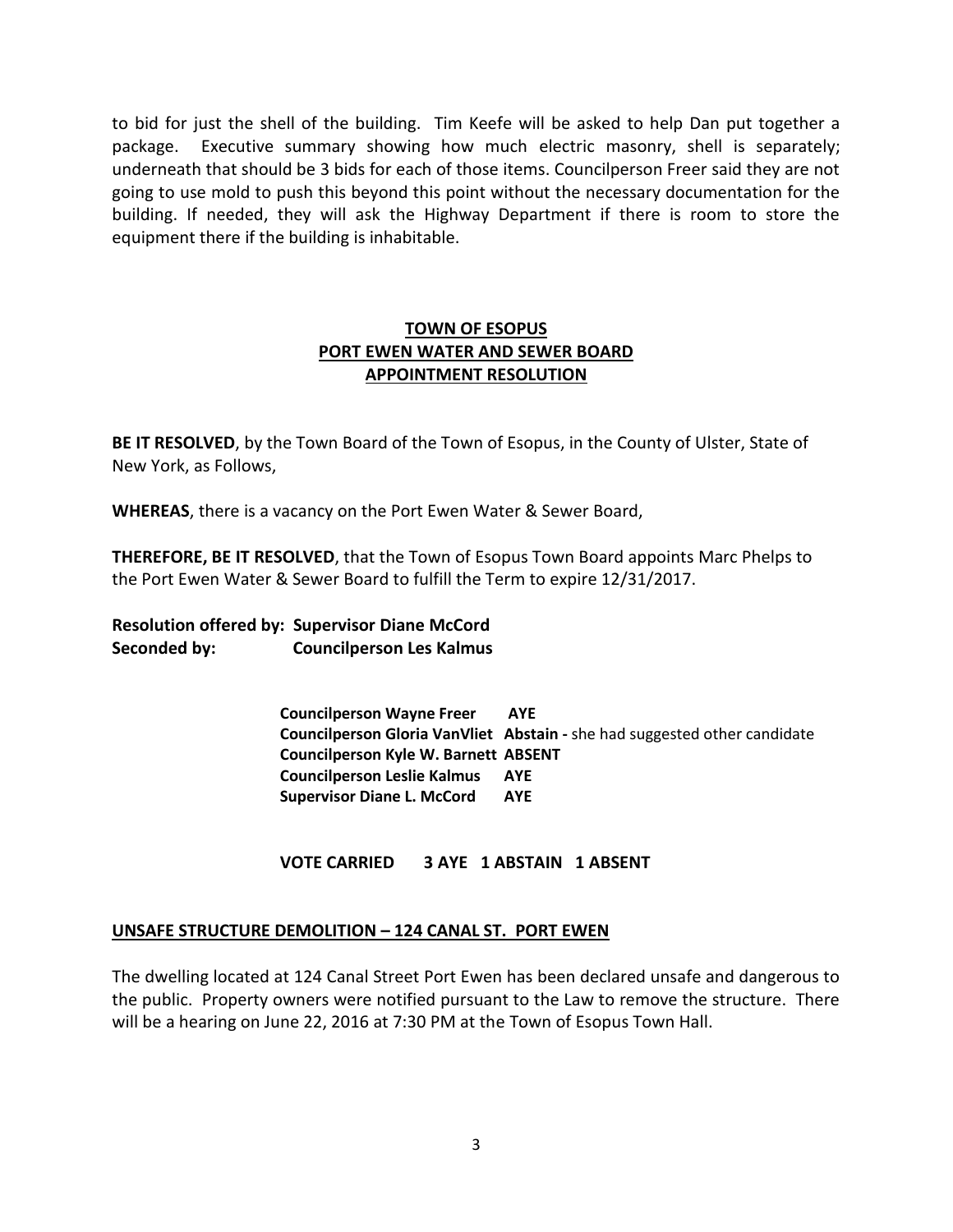#### **ROSS PARK INSURANCE WAIVER**

As discussed in past workshop meetings, there occasionally is a need for the gate to be opened at Ross Park to allow caterers, DJs, Musicians, etc. to bring their gear up next to the pavilion. Paul Kellar had given Supervisor McCord 3 options of verbiage to use on the park rental applications for the protection of the Town. The Board discussed the options and decided to use options A & B; (A) Advise all caterers, musicians, DJs, other vendors and all guests that if they access the pavilion, they must do so by using the roadway that passes through the children's playground and shall instruct all of said persons to exercise the utmost caution as said roadway is adjacent to an area where many children (as well as adults) are present and playing.

(B) Defend, indemnify and hold harmless the Town of Esopus, its officers, elevated and appointed officials and all employees of the Town of Esopus from any and all claims, lawsuits, damages, judgments, costs, disbursements and expenses of any kind whatsoever arising from or association with the use of Ross Park and its facilities by me, my guests, vendors and invitees except to the extent that said claims, damages etc are a result of the negligence of the Town of Esopus.

# **A MOTION WAS MADE BY SUPERVISOR MCCORD TO ACCEPT THE VERBIAGE OF OPTION A AND B LISTED ABOVE TO BE USED WHEN RENTING ROSS PARK AND NEEDING ACCESS TO THE GATE FOR THEIR EVENT. THE MOTION WAS SECONDED BY COUNCILPERSON FREER. ALL MEMBERS PRESENT WERE IN FAVOR. MOTION PASSED.**

#### **HIGHWAY – BUCKET TRUCK**

The Highway department has 91 trees that need to be trimmed / removed. An estimate to take down these trees would cost \$87,250.00. There are no Towns that are able to share their trucks for this purpose. The County only lends their trucks in case of emergency. Highway Superintendent Mike Cafaldo is able to purchase a refurbished certified used bucket truck for \$43,000 - \$46,000. Councilperson Freer said we have to provide the service because the trees are on our right away. Mike also received \$16,500 from the vehicles he auctioned off and he can use those funds as a down payment. It is a lease option to buy over three years. A Resolution will be presented at the Town Board meeting on June 22<sup>nd</sup>.

## **SALES TAX January - March**

We received \$37,776.18 for sales tax which was \$1,000 more than what was expected.

## **SHARED SERVICES**

Supervisor McCord and Councilperson Gloria Van Vliet met with Neil Bettez of New Paltz to talk about shared services. They have a poor court system and building is falling apart. Supervisor McCord said perhaps we can coordinate with our court and allow them to use our facilities. Councilperson Freer said he believed Rosendale did this with Marbletown but it took State legislation to allow Town meetings and courts outside their jurisdiction. We would need to discuss it with our Judges to see if it would be feesable.